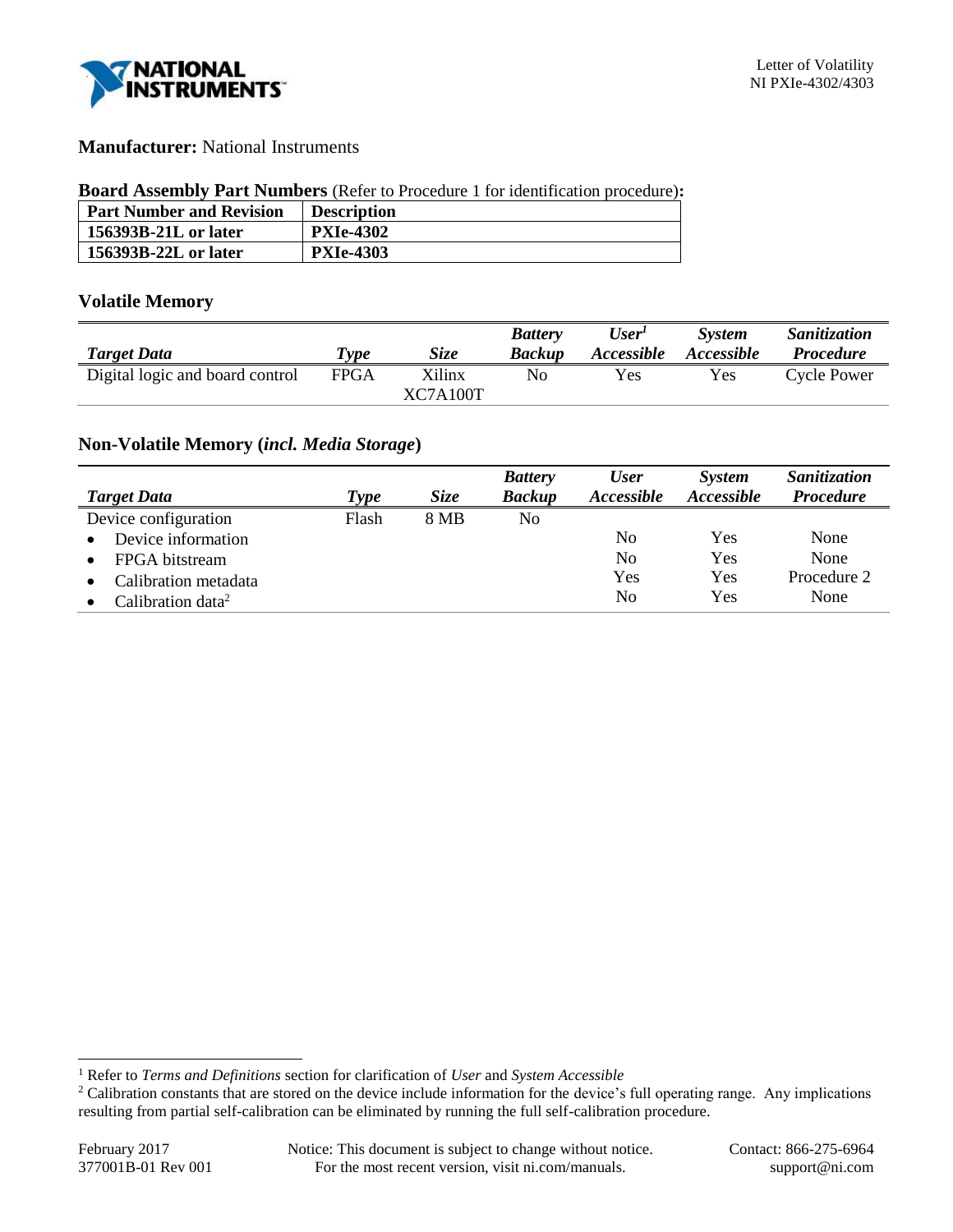

# **Procedures**

### **Procedure 1 – Board Assembly Part Number identification:**

To determine the Board Assembly Part Number and Revision, refer to the label applied to the surface of your product. The Assembly Part Number should be formatted as "P/N: #####a-##L.

#### **Procedure 2 - Device Configuration Flash (Calibration Metadata):**

The user-accessible areas of the Device Configuration Flash are exposed through a calibration Applications Programming Interface (API) in LabVIEW. To clear the calibration meta-data area, complete the following steps:

- 1. To clear the calibration password, overwrite the existing **Calibration Password** twice with nonsensitive password using the *DAQmx Change External Calibration Password* function in the NI-DAQmx Calibration API.
- 2. To clear the user-defined information, overwrite the existing **User-Defined Information** twice with non-sensitive information using the *User-Defined Information* property in the NI-DAQmx Calibration API